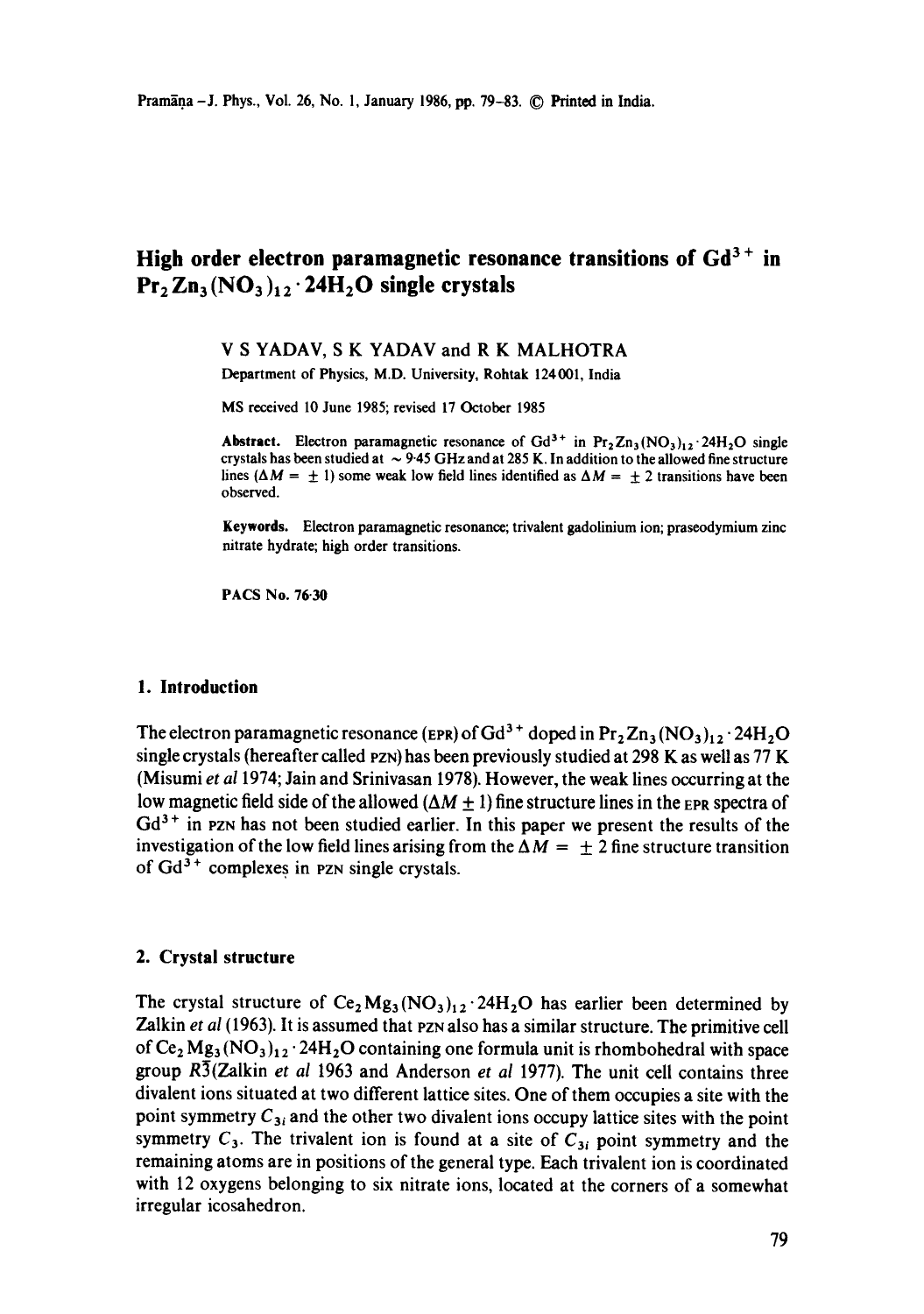#### **3. Experimental**

Single crystals of  $PZN$  doped with  $Gd<sup>3+</sup>$  were grown at room temperature by slow evaporation of an aqueous solution of  $Pr(NO<sub>3</sub>)<sub>3</sub>·6H<sub>2</sub>O$  and  $Zn(NO<sub>3</sub>)<sub>2</sub>·6H<sub>2</sub>O$  mixed in stoichiometric ratios.  $Gd^{3+}$  was introduced into the host lattice by adding a small amount  $(0.1 \text{ wt})$  of gadolinium nitrate. The double nitrates grow in flat hexagonal plates, the plane of which is perpendicular to the trigonal axis.

EPR was measured at 285 K using a JEOL JES-FE3X homodyne X-band spectrometer equipped with  $TE_{011}$  cylindrical cavity and 100 kHz field modulation. DPPH with  $g = 2.0036$  was used for marking the magnetic field. The crystals were mounted on a quartz rod. The angular variation was studied using a sample angular rotating device (JES-UCR-2X).

### **4. Results and discussion**

For an arbitrary orientation of the crystal, the EPR spectrum consists of a single set of seven lines between  $\sim 0.26$  T and  $\sim 0.41$  T which arise from the allowed fine structure transitions ( $\Delta M = \pm 1$ ) of the Gd<sup>3+</sup> centres (formed by the substitution of Pr<sup>3+</sup> by Gd<sup>3+</sup>). In addition, there are many weak lines below  $\sim 0.23$  T (figure 1). Angular variation studies of the spectrum reveal the following:

(i) The maximum spread of the spectrum (z axis) corresponding to  $\Delta M = \pm 1$ transitions when the external magnetic field is parallel to the trigonal axis (c-axis) of the crystal. This axis can be located accurately from the external morphology of the crystal. (ii) The subsidiary maxima  $(x-axis)$  occur when the magnetic field is perpendicular to the c-axis. However at this orientation all the observed transitions ( $\Delta M = \pm 1$ ) do not attain an extremum.

(iii) The angular variation of the spectrum in the *xy* plane (plane perpendicular to the c-axis) shows a periodicity of *2n/3.* 

The EPR spectra of  $Gd^{3+}$  corresponding to a trigonal symmetry and with z axis parallel to the c axis can be described by the spin-hamiltonian (Buckmaster *et ai* 1972).

$$
\mathcal{H} = \beta S \vec{g} B + \frac{1}{3} b_2^0 O_2^0 + \frac{1}{60} b_4^0 O_4^0 + \frac{1}{1260} b_6^0 O_6^0 + \frac{1}{3} b_4^3 O_4^3
$$
  
+ 
$$
\frac{1}{36} b_6^3 O_6^3 + \frac{1}{1260} b_6^6 O_6^6,
$$
 (1)

where the symbols have their usual meaning and  $S = 7/2$  for  $Gd^{3+}$ . The crystal field parameters  $b<sub>4</sub><sup>3</sup>$  and  $b<sub>6</sub><sup>3</sup>$  are indentically zero for  $C<sub>3i</sub>$  symmetry (Buckmaster *et al* 1968). Spin-hamiltonian parameters are taken from (Jain and Srinivasan 1978).

To identify the observed low field lines higher-order EPR transitions ( $\Delta M > \pm 1$ ) have been studied for the Gd<sup>3+</sup> centre. For this purpose we have used the expression for the line positions given by Jain (1984) considering the predominent  $b_2^0O_2^0$  term up to the third order perturbation.

The field position  $B_{M \to M-R}$  at which a line due to the EPR transition  $(M \to M-R)$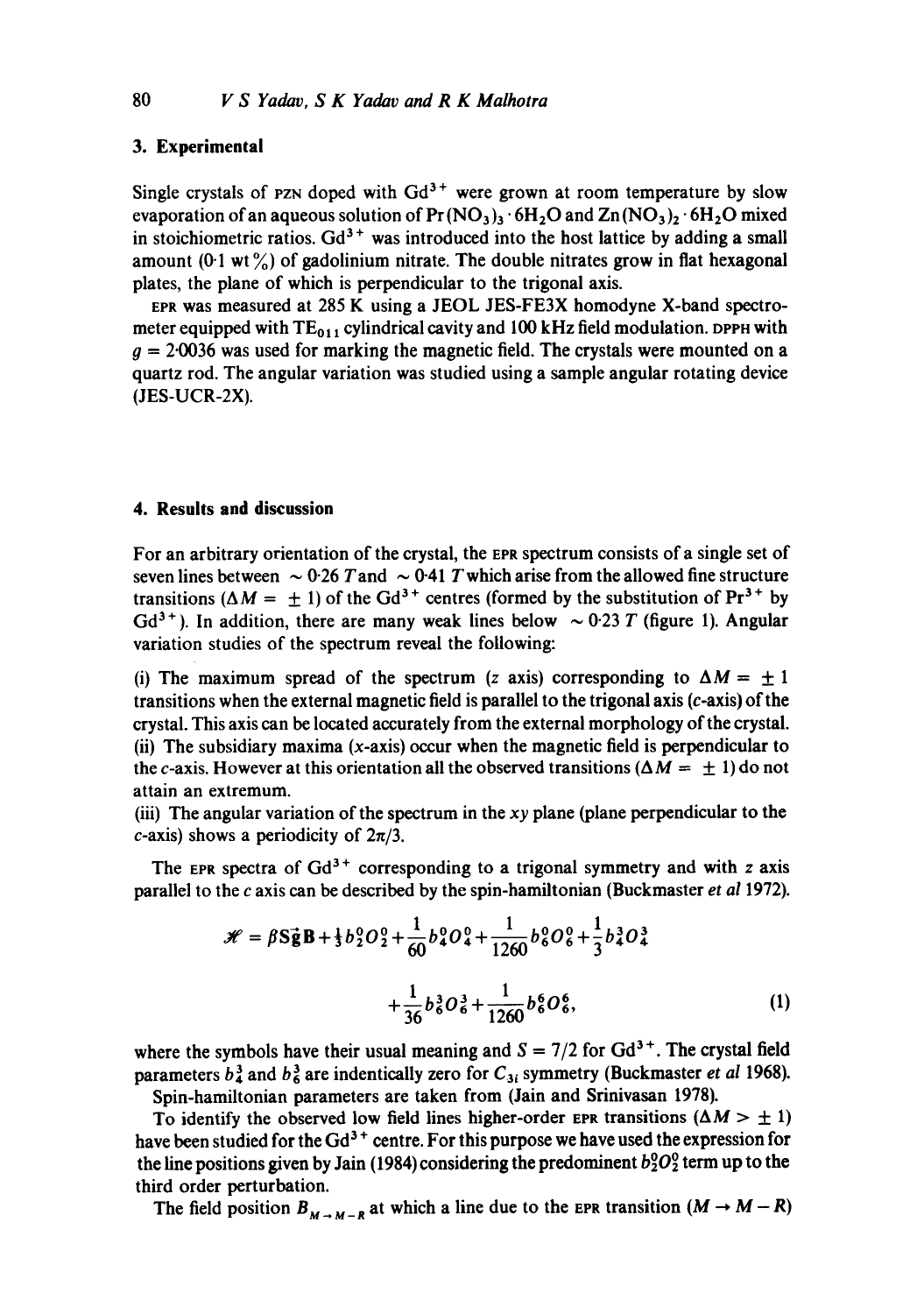

Figure 1. EPR spectrum of  $Gd^3$ <sup>+</sup> in Pr<sub>2</sub>Zn<sub>3</sub> (NO<sub>3</sub>)  $\cdot$  24H<sub>2</sub>O single crystals at 285 K; with B at  $24^{\circ}$  to the z axis. The lines designated by f are forbidden transitions. The forbidden transitions are amplified by a factor of 10. The weak lines on the high magnetic field side of A are due to  $Mn^{2+}$  impurities.

occurs is given by Jain (1984) assuming  $g$  to be isotropic.

 $\overline{a}$ 

$$
B_{M \to M-R} = B_0/R - (b_2^0/2)(3\cos^2\theta - 1)(2M - R) - (b_2^0)^2 \sin^4\theta (T/8B_0)
$$
  
-  $(b_2^0)^2 \sin^2\theta \cos^2\theta (U/2B_0) - (b_2^0)^3 \sin^2\theta \cos^2\theta (3\cos^2\theta - 1)(V/8B_0^2)$   
-  $(b_2^0)^3 \sin^4\theta (3\cos^2\theta - 1)(W/32B_0^2) - 3(b_2^0)^3 \sin^4\theta \cos^2\theta (X/4B_0^2)$ , (2)

where

$$
T = -6M^2 + 6MR - 2R^2 - 1 + 2S(S + 1),
$$
  
\n
$$
U = 24M^2 - 24MR + 8R^2 + 1 - 4S(S + 1),
$$
  
\n
$$
V = (2M - R)[-80M^2 - 40R^2 + 80MR - 14 + 24S(S + 1)],
$$
  
\n
$$
W = (2M - R)[20M^2 + 10R^2 - 20MR + 14 - 12S(S + 1)],
$$
  
\n
$$
X = (2M - R)[20M^2 + 10R^2 - 20MR + 5 - 8S(S + 1)],
$$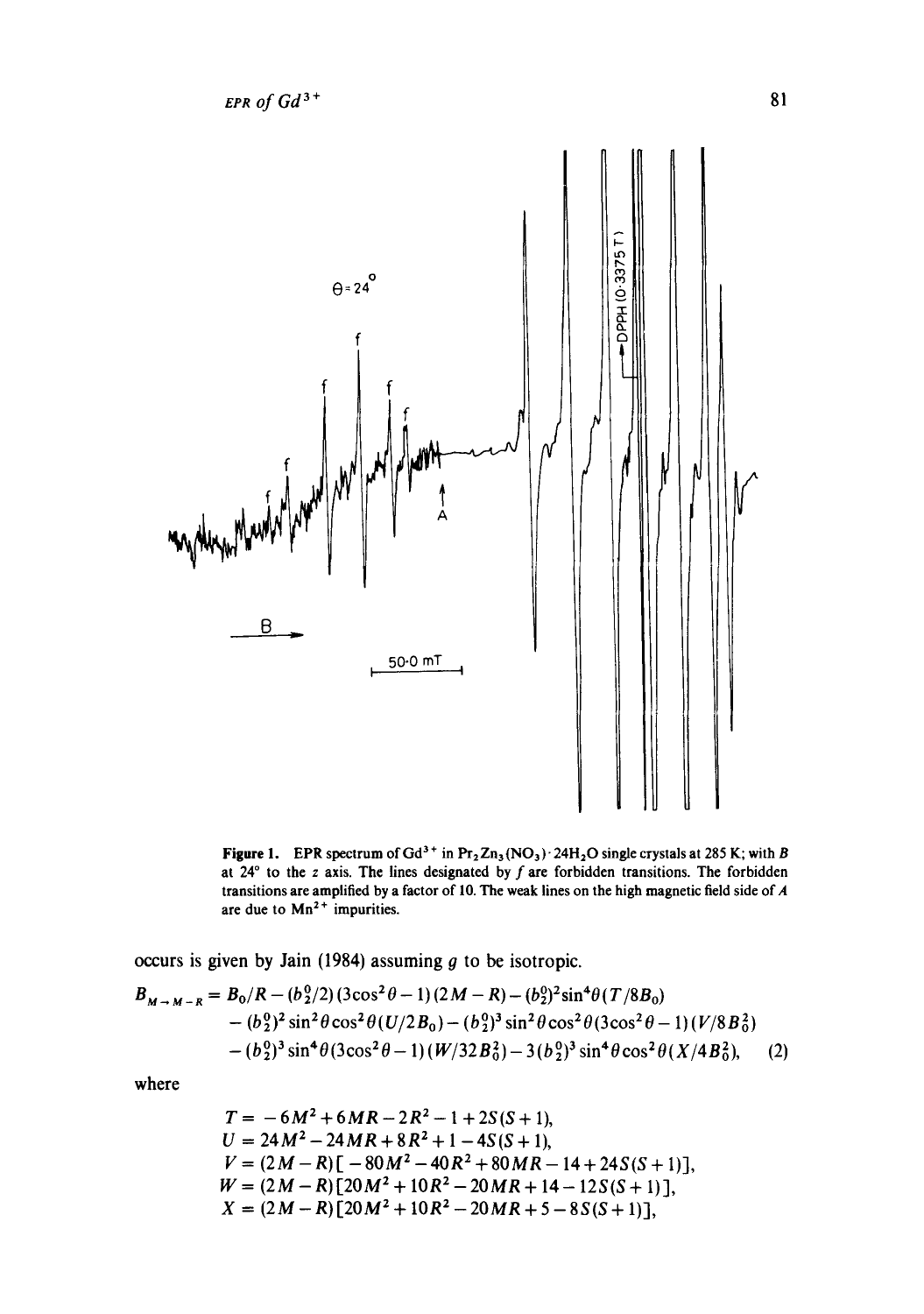**82** *V S Yadav, S K Yadav and R K Malhotra* 

and 
$$
M = \frac{7}{2}, \pm \frac{5}{2}, \pm \frac{3}{2}, \pm \frac{1}{2}; R = 1, 2, 3, 4, 5, 6.
$$

The angular variation of the spectrum of the  $Gd^{3+}$  complex in *zx* plane, obtained by substituting the values of  $b_2^0 = 114.60 \pm 1$  and  $g = 1.9925 \pm 0.0005$  (Jain 1978) in equation (2) is shown in figure 2. When  $\theta$  is the angle between the external magnetic field **and the z axis. The satisfactory agreement of the calculated angular variation with the experimental one suggests that the weak lines at the low magnetic field side of the**  allowed fine structure lines ( $\Delta M = \pm 1$  transitions) are due to  $\Delta M = \pm 2$  transitions.

The appearance of  $\Delta M = \pm 2$  transitions in the ESR spectra of Gd<sup>3+</sup> is connected **with the crystalline field symmetry. The presence of the off-diagonal terms in the spinhamiltonian gives rise to admixture into the pure states when the external magnetic field B is not along the symmetry axis. The spin states are then best described by the linear**  combinations of the pure spin states and the normally forbidden  $\Delta M = \pm 2$  transitions are allowed. When B is along the symmetry axis,  $\Delta M = \pm 2$  transitions are entirely



**Figure 2.** Angular dependence of  $Gd^{3+}$  EPR lines in zx plane for  $Pr_2 Zn (NO_3)_{12} \cdot 24H_2O$ single crystals at 285 K. ——————————: theoretical;  $\bullet$ : experimental.